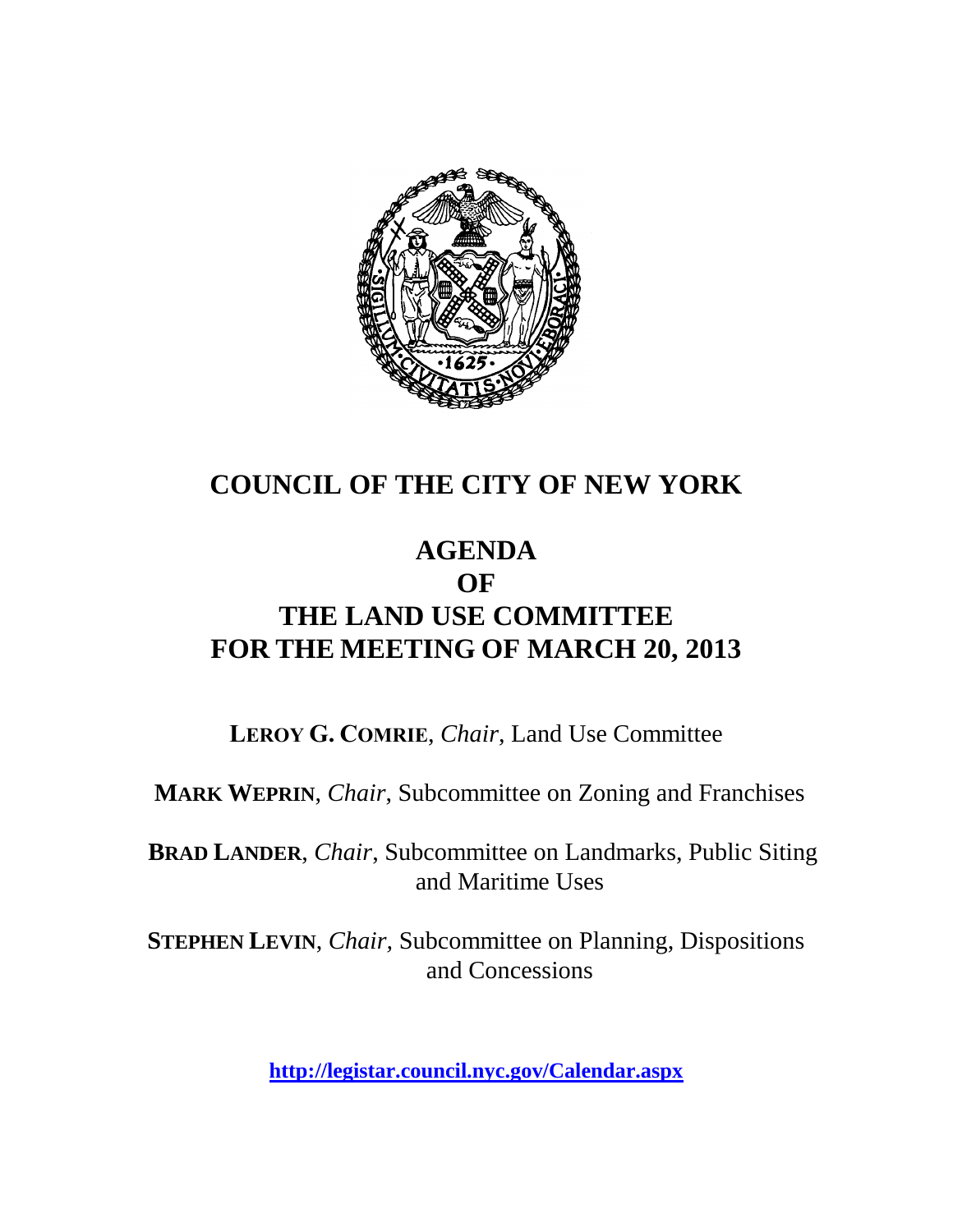# **AGENDA OF THE LAND USE COMMITTEE**

The Land Use Committee will hold a meeting in the **Council Chambers, City Hall,** New York City, New York 10007, commencing at **9:45 A.M. on Wednesday, March 20, 2013**, and will consider the following items and conduct such other business as may be necessary:

# **L.U. NOS. 766, 767, 768, 769, 770, 771 AND 772 ARE RELATED**

# **L.U. NO. 766**

# **SOUTH STREET SEAPORT-PIER 17**

# **MANHATTAN CB - 1 C 130052 ZMM**

Application submitted by South Street Seaport Limited Partnership pursuant to Sections 197-c and 201 of the New York City Charter for the amendment of the Zoning Map, Section Nos. 12b and 12d, changing from a C2-8 District to a C4-6 District property bounded by South Street, Brooklyn Bridge, the U.S. Pierhead Line, and a line 1250 feet easterly of the southerly prolongation of the westerly street line of Old Slip (westerly portion), as shown on a diagram (for illustrative purposes only) dated September 4, 2012.

## **L.U. NO. 767 SOUTH STREET SEAPORT-PIER 17 MANHATTAN CB - 1 N 130080 ZRM**

Application submitted by the NYC Department of Small Business Services (SBS), pursuant to Section 201 of the New York City Charter for an amendment of the Zoning Resolution of the City of New York, relating to Article IX Chapter I, Special Lower Manhattan District, Section 91-664 related to the allowable hours of operation for waterfront public access areas associated with the South Street Seaport/Pier 17 redevelopment proposal, generally located at 95 South Street.

\* \* \*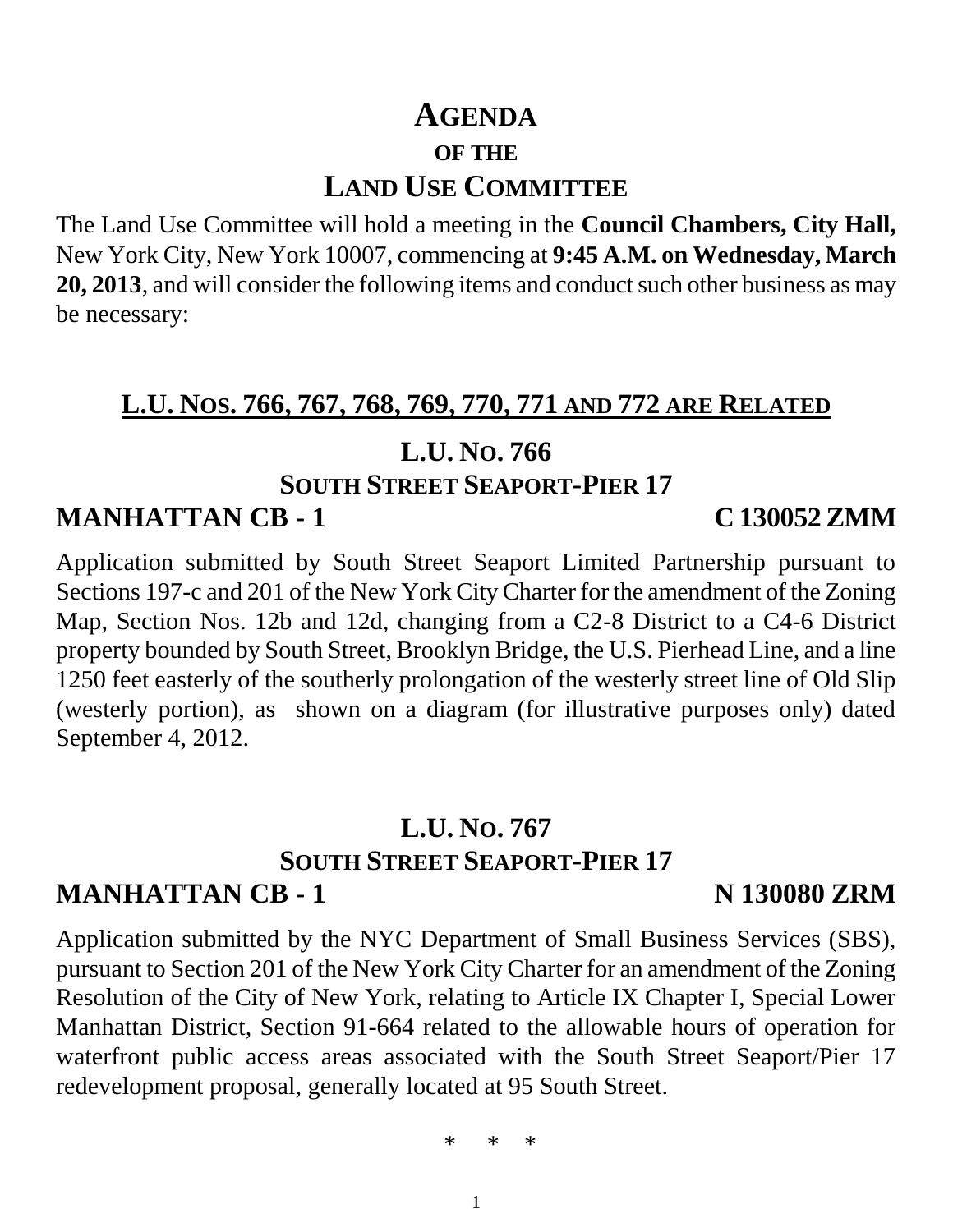## **L.U. NO. 768 SOUTH STREET SEAPORT-PIER 17 MANHATTAN CB - 1 C 130053 ZSM**

Application submitted by South Street Seaport Limited Partnership pursuant to Sections 197-c and 201 of the New York City Charter for the grant of a special permit pursuant to Section 74-743(a)(2) of the Zoning Resolution to modify the yard requirements of Section 62-332 (Rear yards and waterfront yards), in connection with a proposed commercial development on property located at Pier 17, on the southerly side of South Street between Beekman Street and John Street (Block 73, p/o Lot 10, p/o Lot 8, and p/o Marginal Street, Wharf or Place), within a Large-Scale General Development, in a C4-6 District, within the Special Lower Manhattan District (South Street Seaport Subdistrict).

## **L.U. NO. 769 SOUTH STREET SEAPORT-PIER 17 MANHATTAN CB - 1 C 130054 ZSM**

Application submitted by South Street Seaport Limited Partnership pursuant to Sections 197-c and 201 of the New York City Charter for the grant of a special permit pursuant to Section 74-744(c) of the Zoning Resolution to modify the surface area of signs requirements of Section 32-64 (Surface Area and Illumination Provisions), and the height of signs and roof sign requirements of Section 32-65 (Permitted Projections or Height of Signs), in connection with a proposed commercial development on property located at Pier 17, on the southerly side of South Street between Beekman Street and John Street (Block 73, p/o Lot 10, p/o Lot 8, and p/o Marginal Street, Wharf or Place), within a Large-Scale General Development, in a C4-6 District, within the Special Lower Manhattan District (South Street Seaport Subdistrict).

## **L.U. NO. 770 SOUTH STREET SEAPORT-PIER 17 MANHATTAN CB - 1 C 130055 ZSM**

Application submitted by South Street Seaport Limited Partnership pursuant to Sections 197-c and 201 of the New York City Charter for the grant of a special permit pursuant to Section 62-834 of the Zoning Resolution to modify the use regulations of